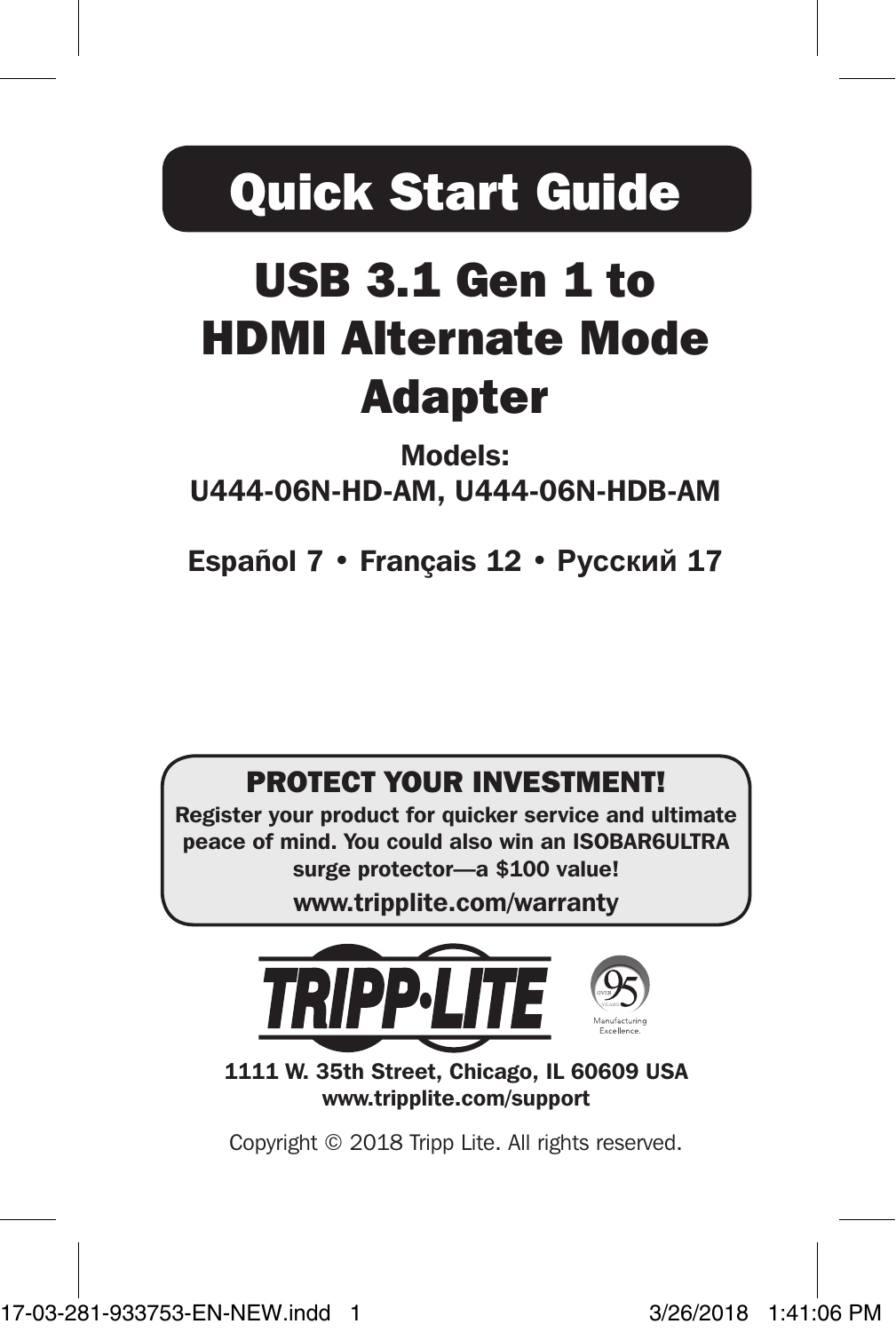## Product Features

- Supports USB DisplayPort Alternate Mode for displaying audio/video signals on an HDMI monitor or projector via your computer, tablet, laptop or smartphone's USB-C™ or Thunderbolt™ 3 port
- Supports Ultra High Definition (UHD) 4K x 2K video resolutions up to  $3840 \times 2160$  ( $\textcircled{a}$  30 Hz)
- Supports 36-bit Deep Color (12 bits per channel)
- Supports per-lane transfer rates of 5.4 Gbps (HBR2), 2.7 Gbps (HBR) and 1.62 Gbps (RBR)
- Supports USB 3.1 Gen 1 data transfer rates up to 5 Gbps
- No external power supply or drivers required

*USB Type-C™ and USB-C™ are trademarks of USB Implementers Forum.*

# Package Contents

- U444-06N-HD-AM (White) or U444-06N-HDB-AM (Black)
- Quick Start Guide

### System Requirements

- USB-C or Thunderbolt™ 3 device that supports USB DisplayPort Alternate Mode
- HDMI-enabled monitor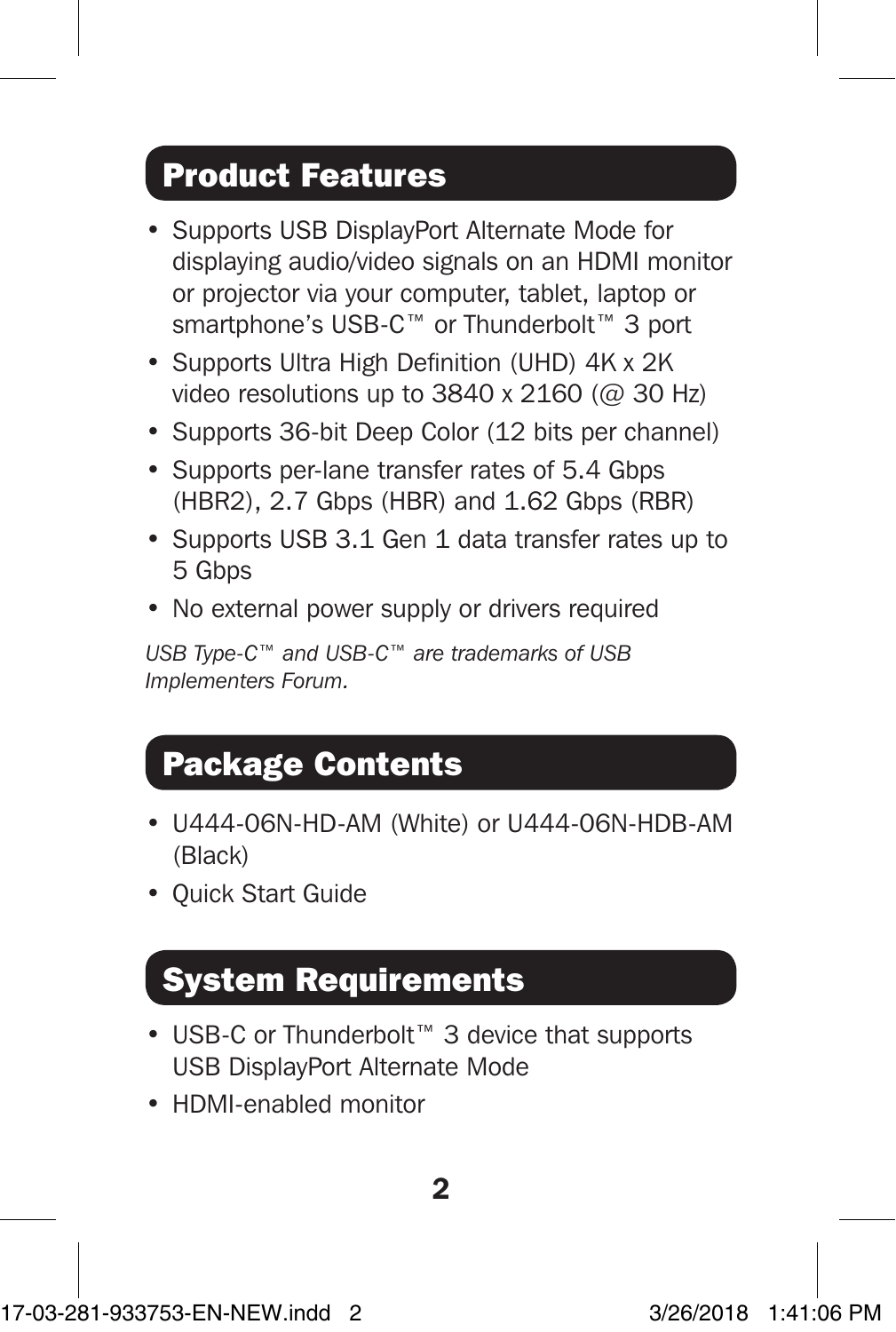## Installation

- 1. Connect the adapter's USB Type-C connector to the USB Type-C port on your computer, tablet, laptop or smartphone.
- 2. Connect the adapter's HDMI port to a monitor using an HDMI cable (such as Tripp Lite's P568-Series cables).
- **3.** The video image will appear on the add-on monitor. Use your device's display settings to customize how video is displayed on the add-on monitor.

| <b>Specifications</b> |
|-----------------------|
|-----------------------|

| <b>Connectors</b>            |                             |  |
|------------------------------|-----------------------------|--|
| USB                          | USB Type-C (Male)           |  |
| Display                      | HDMI (Female)               |  |
| Video                        |                             |  |
| Maximum Resolutions          | 3840 x 2160 (30 Hz)         |  |
| <b>Color Depth</b>           | 36-bit Deep Color           |  |
|                              | (12 bits per channel)       |  |
| Environmental                |                             |  |
| <b>Operating Temperature</b> | 32° to 113°F (0° to 45°C)   |  |
| <b>Operating Humidity</b>    | 10% to 85% RH.              |  |
|                              | Non-Condensing              |  |
| Storage Temperature          | 14° to 158°F (-10° to 70°C) |  |
| Storage Humidity             | 5% to 90% RH.               |  |
|                              | Non-Condensing              |  |
| <b>Power Requirements</b>    |                             |  |
| <b>External Power Supply</b> | No                          |  |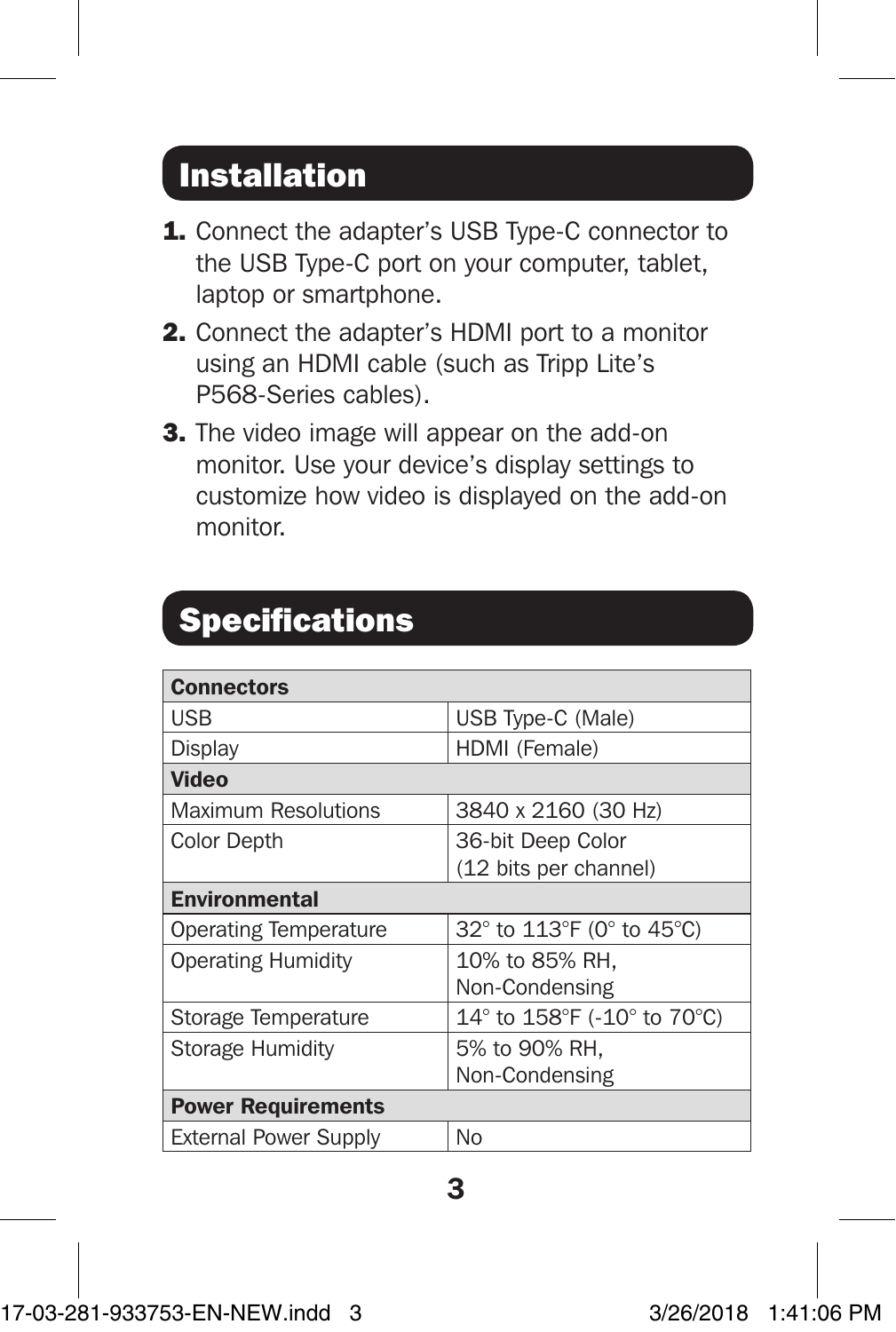# Warranty and Product Registration

#### 3-Year Limited Warranty

TRIPP LITE warrants its products to be free from defects in materials and workmanship for a period of three (3) years from the date of initial purchase. TRIPP LITE's obligation under this warranty is limited to repairing or replacing (at its sole option) any such defective products. To obtain service under this warranty, you must obtain a Returned Material Authorization (RMA) number from TRIPP LITE or an authorized TRIPP LITE service center. Products must be returned to TRIPP LITE or an authorized TRIPP LITE service center with transportation charges prepaid and must be accompanied by a brief description of the problem encountered and proof of date and place of purchase. This warranty does not apply to equipment which has been damaged by accident, negligence or misapplication or has been altered or modified in any way.

EXCEPT AS PROVIDED HEREIN, TRIPP LITE MAKES NO WARRANTIES, EXPRESS OR IMPLIED, INCLUDING WARRANTIES OF MERCHANTABILITY AND FITNESS FOR A PARTICULAR PURPOSE. Some states do not permit limitation or exclusion of implied warranties; therefore, the aforesaid limitation(s) or exclusion(s) may not apply to the purchaser.

EXCEPT AS PROVIDED ABOVE, IN NO EVENT WILL TRIPP LITE BE LIABLE FOR DIRECT, INDIRECT, SPECIAL, INCIDENTAL OR CONSEQUENTIAL DAMAGES ARISING OUT OF THE USE OF THIS PRODUCT, EVEN IF ADVISED OF THE POSSIBILITY OF SUCH DAMAGE. Specifically, TRIPP LITE is not liable for any costs, such as lost profits or revenue, loss of equipment, loss of use of equipment, loss of software, loss of data, costs of substitutes, claims by third parties, or otherwise.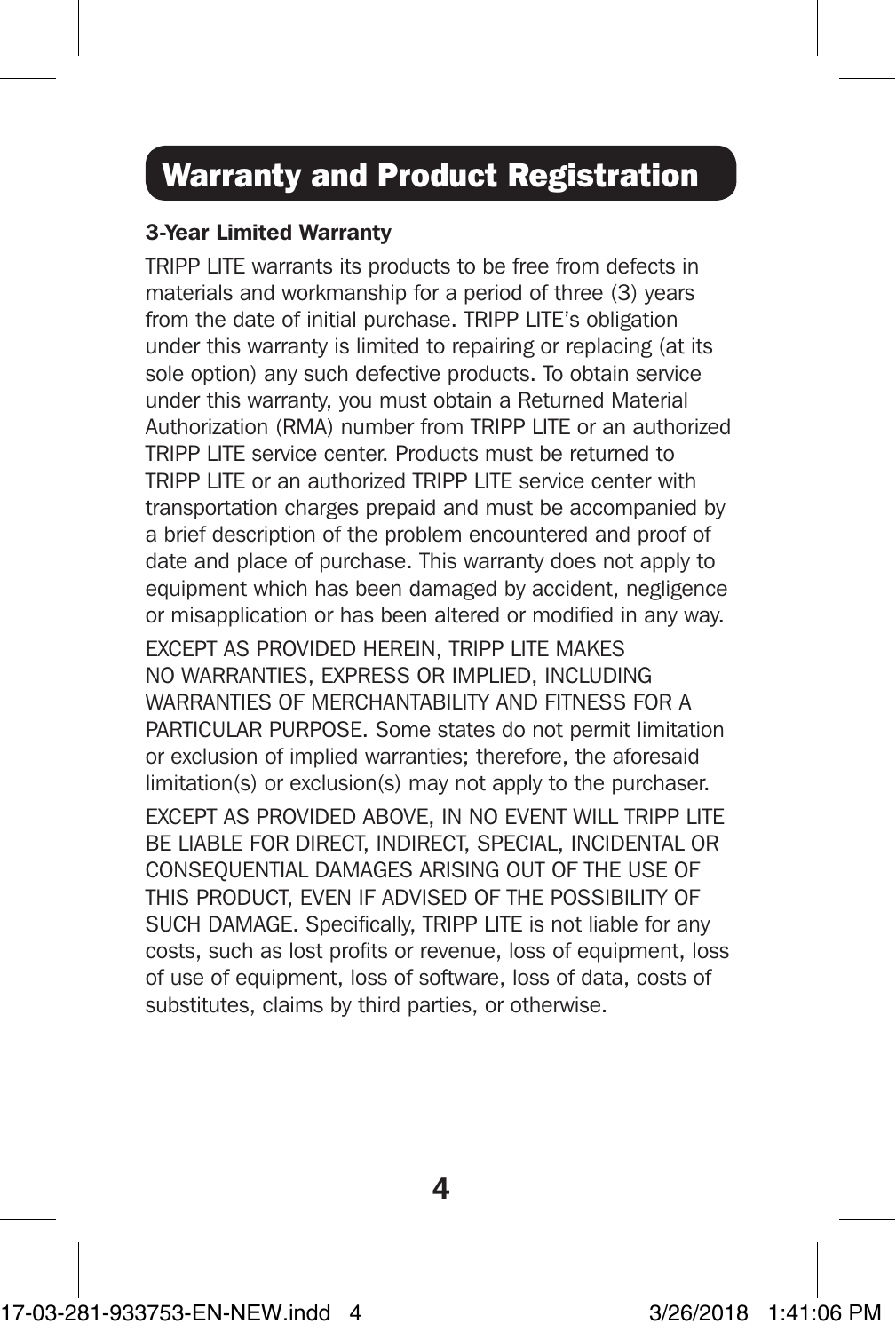# Warranty and Product Registration

#### PRODUCT REGISTRATION

Visit www.tripplite.com/warranty today to register your new Tripp Lite product. You'll be automatically entered into a drawing for a chance to win a FREE Tripp Lite product!\* \* No purchase necessary. Void where prohibited. Some restrictions apply. See website for details.

#### FCC Notice, Class B

This device complies with part 15 of the FCC Rules. Operation is subject to the following two conditions: (1) This device may not cause harmful interference, and (2) this device must accept any interference received, including interference that may cause undesired operation.

Note: This equipment has been tested and found to comply with the limits for a Class B digital device, pursuant to part 15 of the FCC Rules. These limits are designed to provide reasonable protection against harmful interference in a residential installation. This equipment generates, uses and can radiate radio frequency energy and, if not installed and used in accordance with the instructions, may cause harmful interference to radio communications. However, there is no guarantee that interference will not occur in a particular installation. If this equipment does cause harmful interference to radio or television reception, which can be determined by turning the equipment off and on, the user is encouraged to try to correct the interference by one or more of the following measures:

- Reorient or relocate the receiving antenna.
- Increase the separation between the equipment and receiver.
- Connect the equipment into an outlet on a circuit different from that to which the receiver is connected.
- Consult the dealer or an experienced radio/TV technician for help.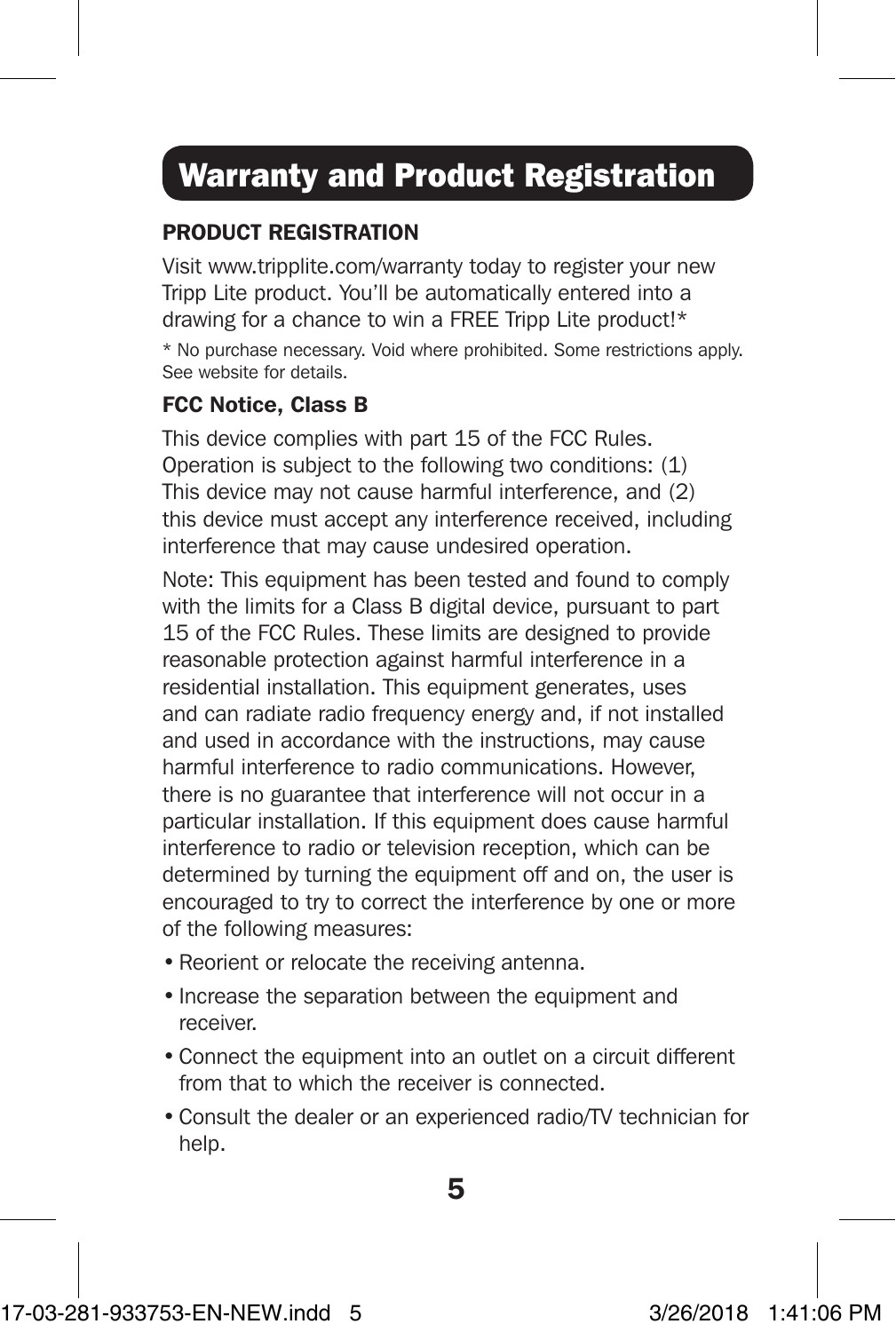# Warranty and Product Registration

Any changes or modifications to this equipment not expressly approved by Tripp Lite could void the user's authority to operate this equipment.

Tripp Lite has a policy of continuous improvement. Specifications are subject to change without notice.



<sup>1111</sup> W. 35th Street, Chicago, IL 60609 USA www.tripplite.com/support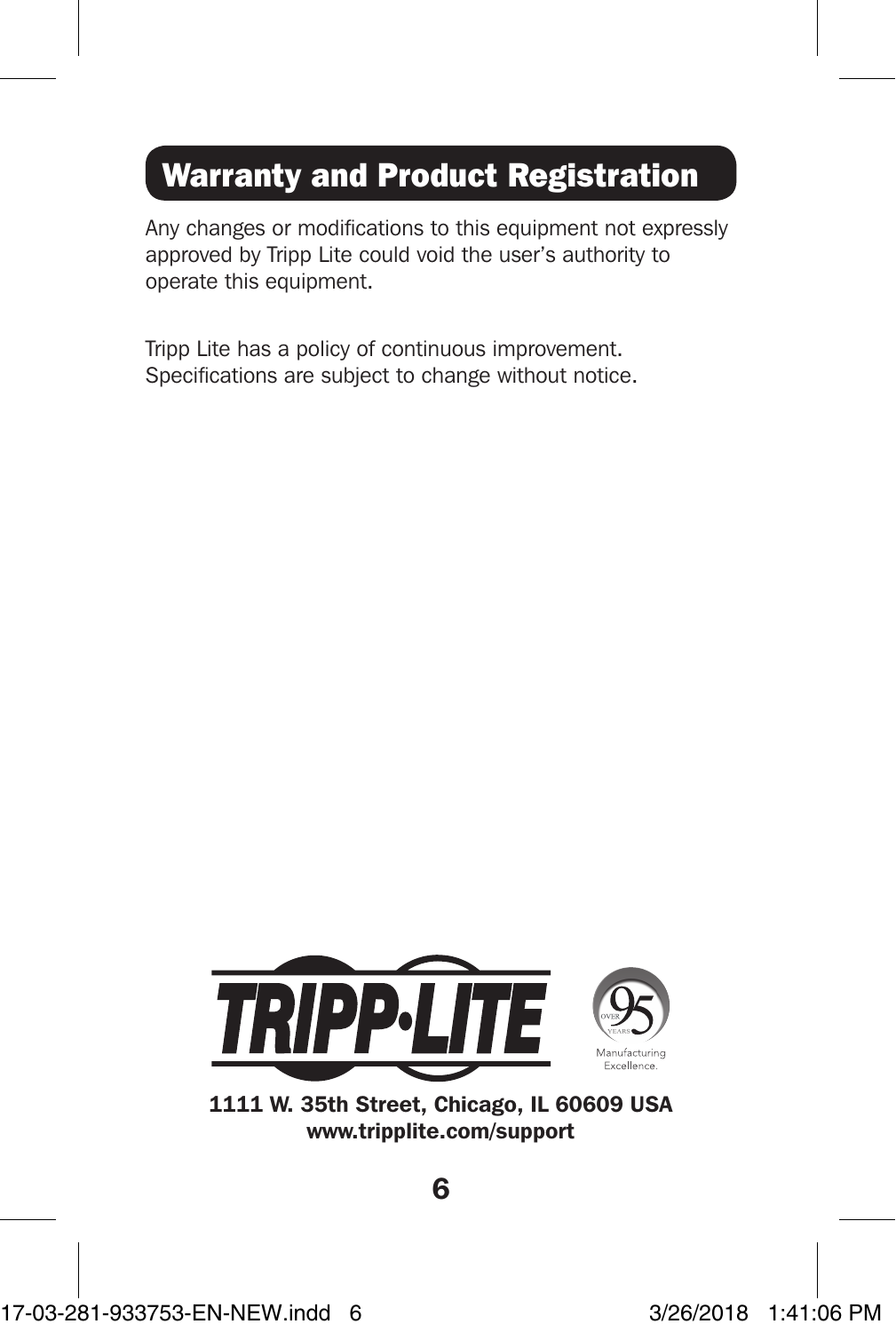Guía de Inicio Rápido

# Adaptador USB 3.1 Gen 1 a HDMI de Modo Alterno

Modelos:

U444-06N-HD-AM, U444-06N-HDB-AM

English 1 • Français 12 • **Русский** 19



1111 W. 35th Street, Chicago, IL 60609 USA www.tripplite.com/support

Copyright © 2018 Tripp Lite. Todos los derechos reservados.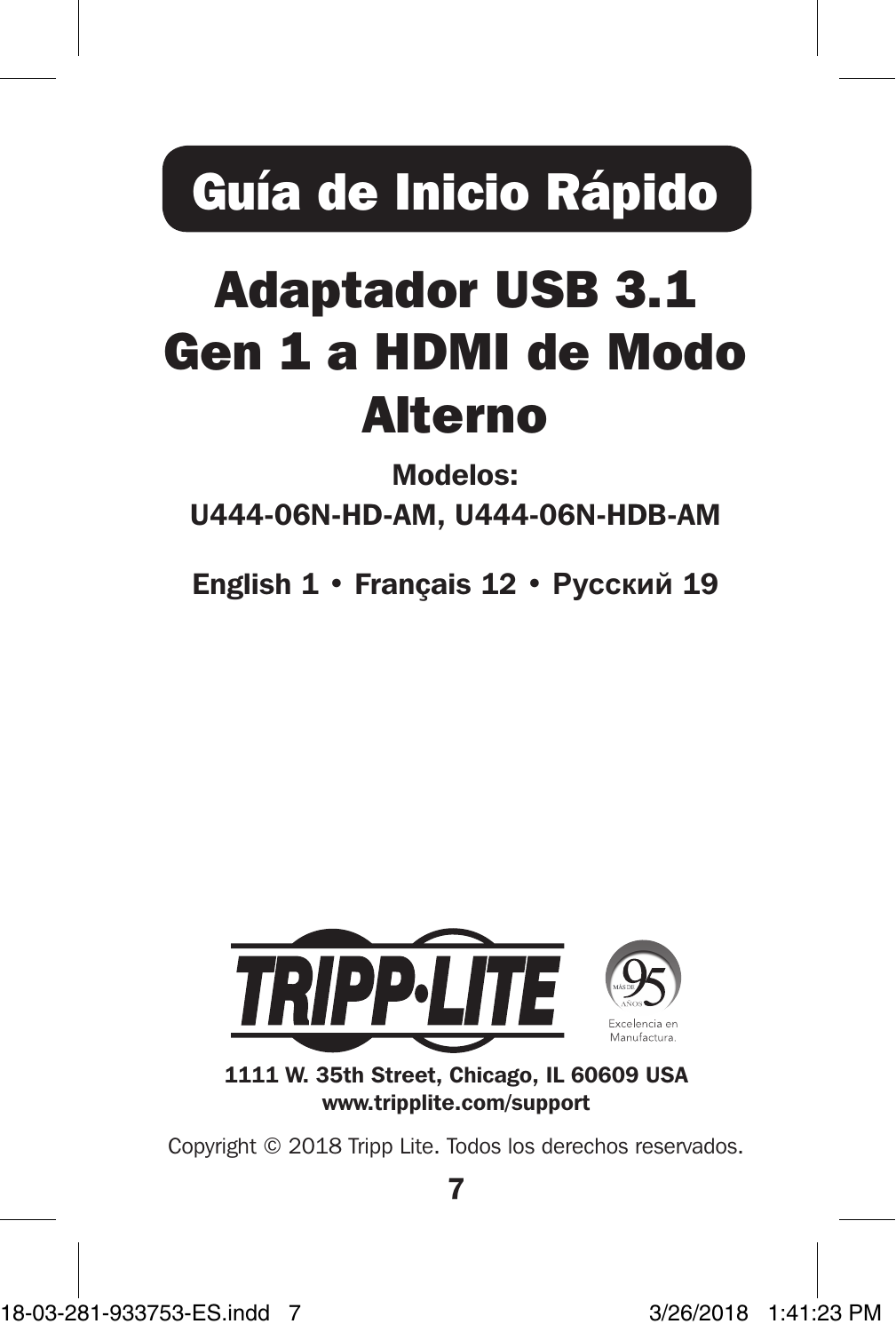### Características del Producto

- Soporta el USB DisplayPort Modo Alterno para mostrar señales de audio y video en un monitor o proyector HDMI mediante el puerto USB-C o Thunderbolt™ 3 de su computadora, tableta, laptop o smartphone.
- Soporta resoluciones de video de Ultra Alta Definición (UHD) 4K x 2K hasta 3840 x 2160 (@ 30 Hz)
- Soporta Color Verdadero de 36 bits (12 bits por canal)
- Soporta velocidades de transferencia por línea de 5.4 Gbps (HBR2), 2.7 Gbps (HBR) y 1.62 Gbps (RBR)
- El USB 3.1 Gen 1 soporta tasas de transferencia de datos hasta 5 Gbps
- No se necesita alimentación externa o controladores

*USB Type-C™ y USB-C™ son marcas comerciales registradas del USB Implementers Forum.*

### Contenido del Empaque

- U444-06N-HD-AM (Blanco) o U444-06N-HD-AM (Negro)
- Guía de Inicio Rápido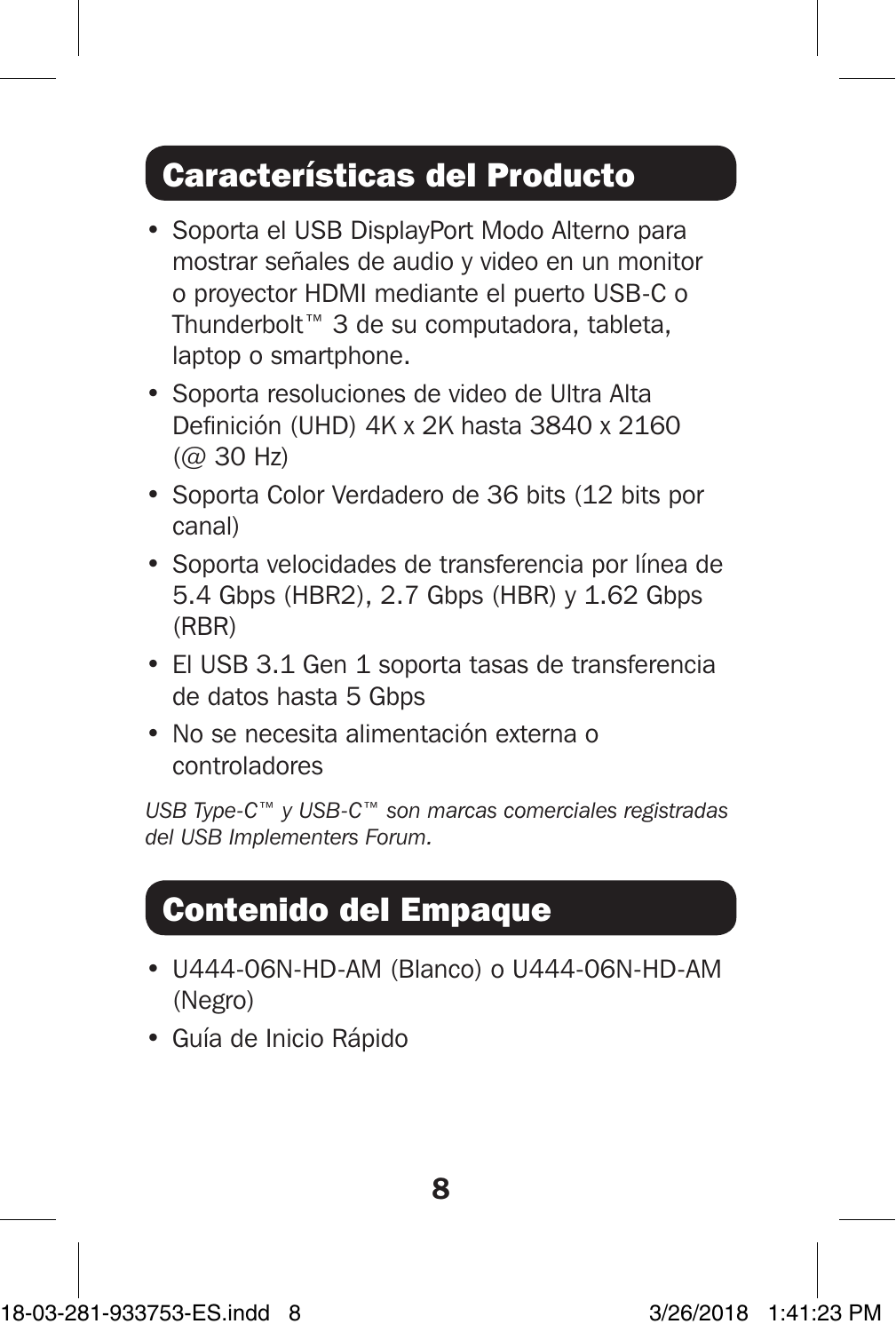# Requisitos del Sistema

- Dispositivo USB-C o Thunderbolt™ 3 que soporte USB DisplayPort Modo Alterno
- Monitor equipado con HDMI

### Instalación

- 1. Conecte el conector USB Type-C del adaptador al puerto USB Type-C en su computadora, tableta, laptop o smartphone.
- 2. Conecte el puerto HDMI del adaptador a un monitor usando un cable HDMI (Como los cables Serie P568 de Tripp Lite).
- 3. La imagen de video aparecerá en el monitor añadido Use los parámetros de pantalla de su dispositivo para personalizar como se muestra el video en el monitor agregado.

18-03-281-933753-ES.indd 9 3/26/2018 1:41:23 PM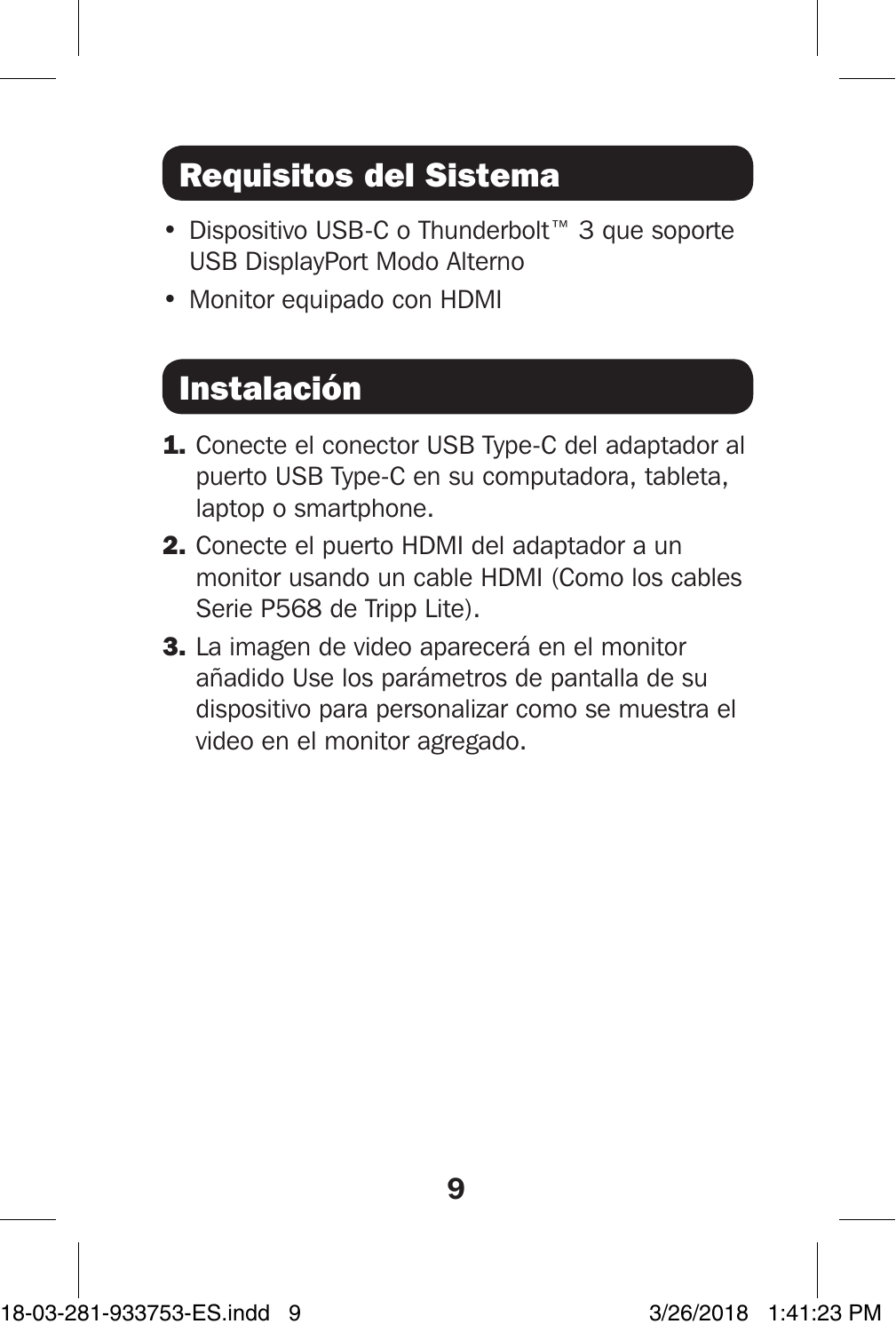# Especificaciones

| <b>Conectores</b>         |                                 |  |
|---------------------------|---------------------------------|--|
| USB                       | USB Type-C (Macho)              |  |
| Pantalla                  | HDMI (Hembra)                   |  |
| Video                     |                                 |  |
| Resoluciones Máximas      | 3840 x 2160 (30 Hz)             |  |
| Profundidad de Color      | Color Verdadero de 36 bits      |  |
|                           | (12 bits por canal)             |  |
| <b>Ambiental</b>          |                                 |  |
| Temperatura de Operación  | $0^{\circ}$ C a 45 $^{\circ}$ C |  |
| Humedad de Operación      | De 10% a 85% de HR.             |  |
|                           | Sin Condensación                |  |
| Temperatura de            | $-10$ °C a 70 °C                |  |
| Almacenamiento            |                                 |  |
| Humedad de                | Del 5% a 90% de HR,             |  |
| Almacenamiento            | Sin Condensación                |  |
| Requerimientos de Energía |                                 |  |
| Fuente de Alimentación    | No                              |  |
| Externa                   |                                 |  |

### Garantía

#### Garantía limitada por 3 años

TRIPP LITE garantiza por tres (3) años desde la fecha de compra inicial que este producto no tiene defectos de materiales ni de mano de obra. La obligación TRIPP LITE bajo esta garantía está limitada a la reparación o reemplazo (A su entera discreción) de cualquier producto defectuoso. Para obtener servicio bajo esta garantía, debe obtener un número de Autorización de Devolución de Mercancía (RMA) de TRIPP LITE o de un centro de servicio autorizado de TRIPP LITE.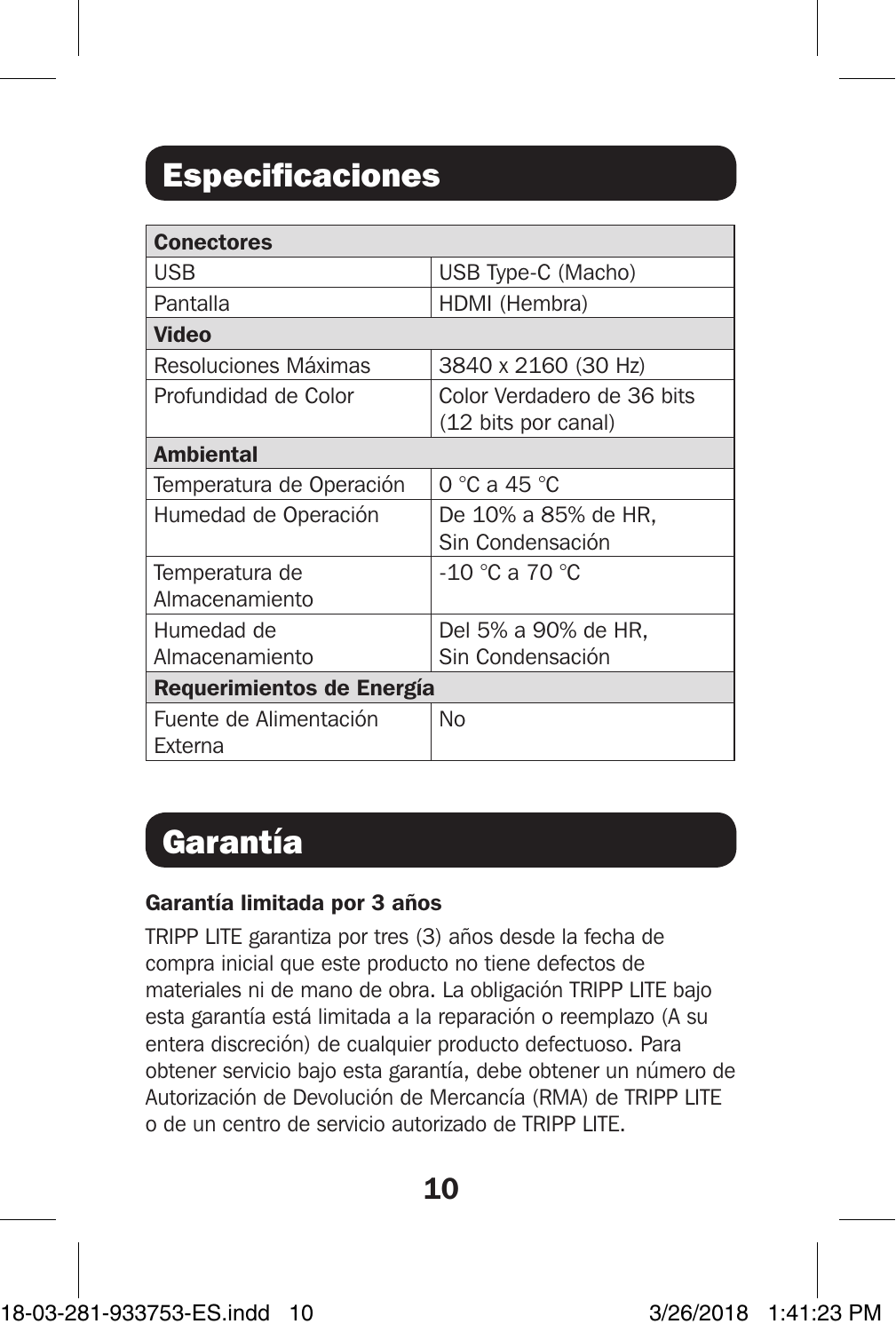## Garantía

Los productos deben ser regresados a TRIPP LITE o a un centro de servicio autorizado de TRIPP LITE con los cargos de transporte prepagados y deben acompañarse con una breve descripción del problema y un comprobante de la fecha y el lugar de compra. Esta garantía no se aplica a equipos que hayan sido dañados por accidente, negligencia o mal uso, o hayan sido alterados o modificados de alguna manera.

EXCEPTO COMO SE INDICA EN EL PRESENTE, TRIPP LITE NO HACE GARANTÍAS EXPRESAS O IMPLÍCITAS, INCLUIDAS GARANTÍAS DE COMERCIABILIDAD Y ADECUACIÓN PARA UN PROPÓSITO PARTICULAR

Algunos estados no permiten la limitación o exclusión de garantías implícitas; por lo tanto, las limitaciones o exclusiones antes mencionadas pueden no aplicarse al comprador.

EXCEPTO COMO SE INDICA ANTERIORMENTE, EN NINGÚN CASO TRIPP LITE SERÁ RESPONSABLE POR DAÑOS DIRECTOS, INDIRECTOS, ESPECIALES, INCIDENTALES O CONSECUENTES QUE SURJAN DEL USO DE ESTE PRODUCTO, INCLUSO SI SE ADVIERTE SOBRE LA POSIBILIDAD DE TAL DAÑO. Específicamente, TRIPP LITE no es responsable por ningún costo, como pérdida de utilidades o ingresos, pérdida de equipos, pérdida del uso de equipos, pérdida de software, pérdida de datos, costos de sustituciones, reclamaciones de terceros o de cualquier otra forma.

Tripp Lite tiene una política de mejora continua. Las especificaciones están sujetas a cambios sin previo aviso.



1111 W. 35th Street, Chicago, IL 60609 USA www.tripplite.com/support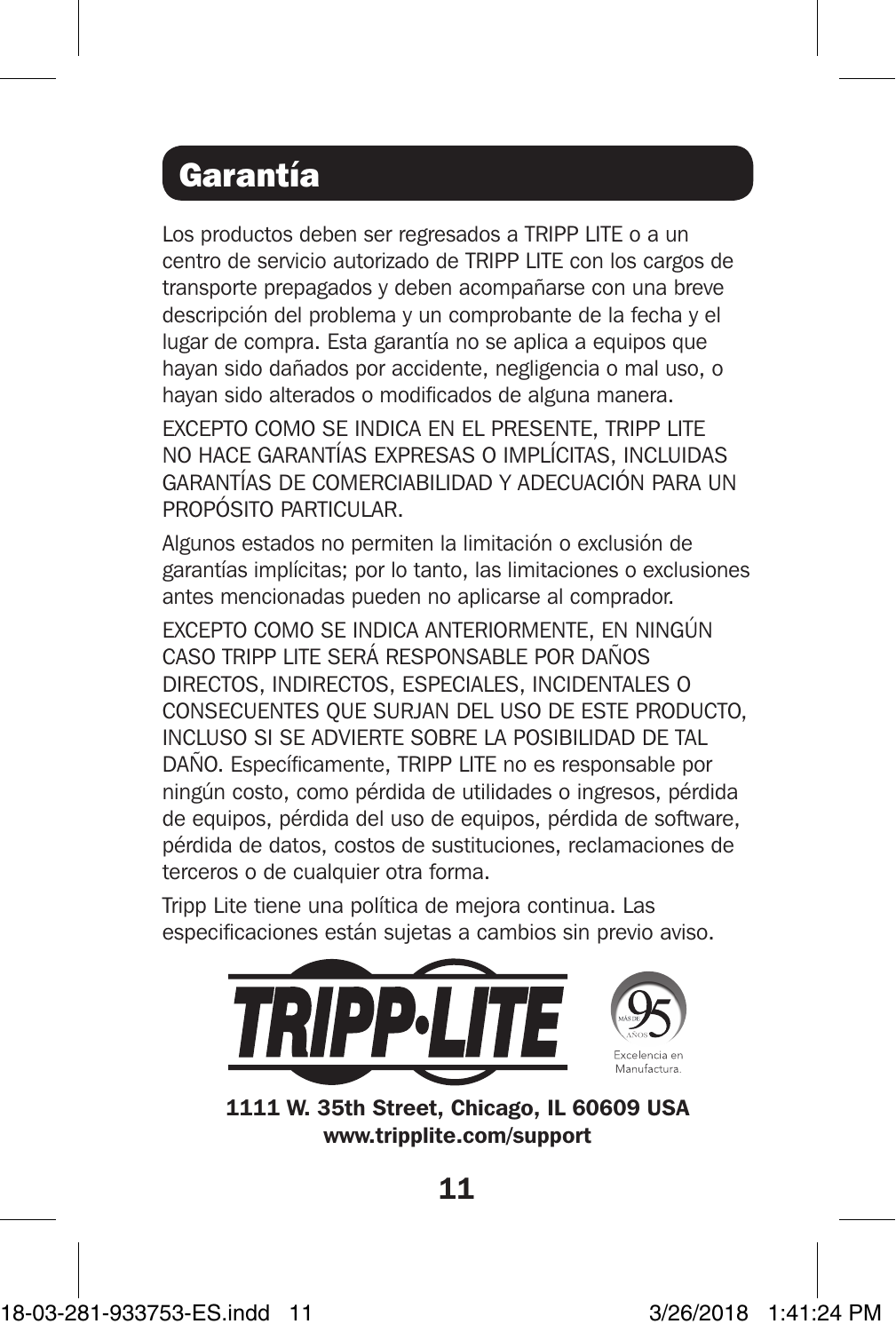# Guide de démarrage rapide

# Adaptateur de mode alternatif USB 3.1 Gen 1 à HDMI

Modèles : U444-06N-HD-AM, U444-06N-HDB-AM

English 1 • Español 7 • **Русский** 17



1111 W. 35th Street, Chicago, IL 60609 USA www.tripplite.com/support

Droits d'auteur © 2018 Tripp Lite. Tous droits réservés.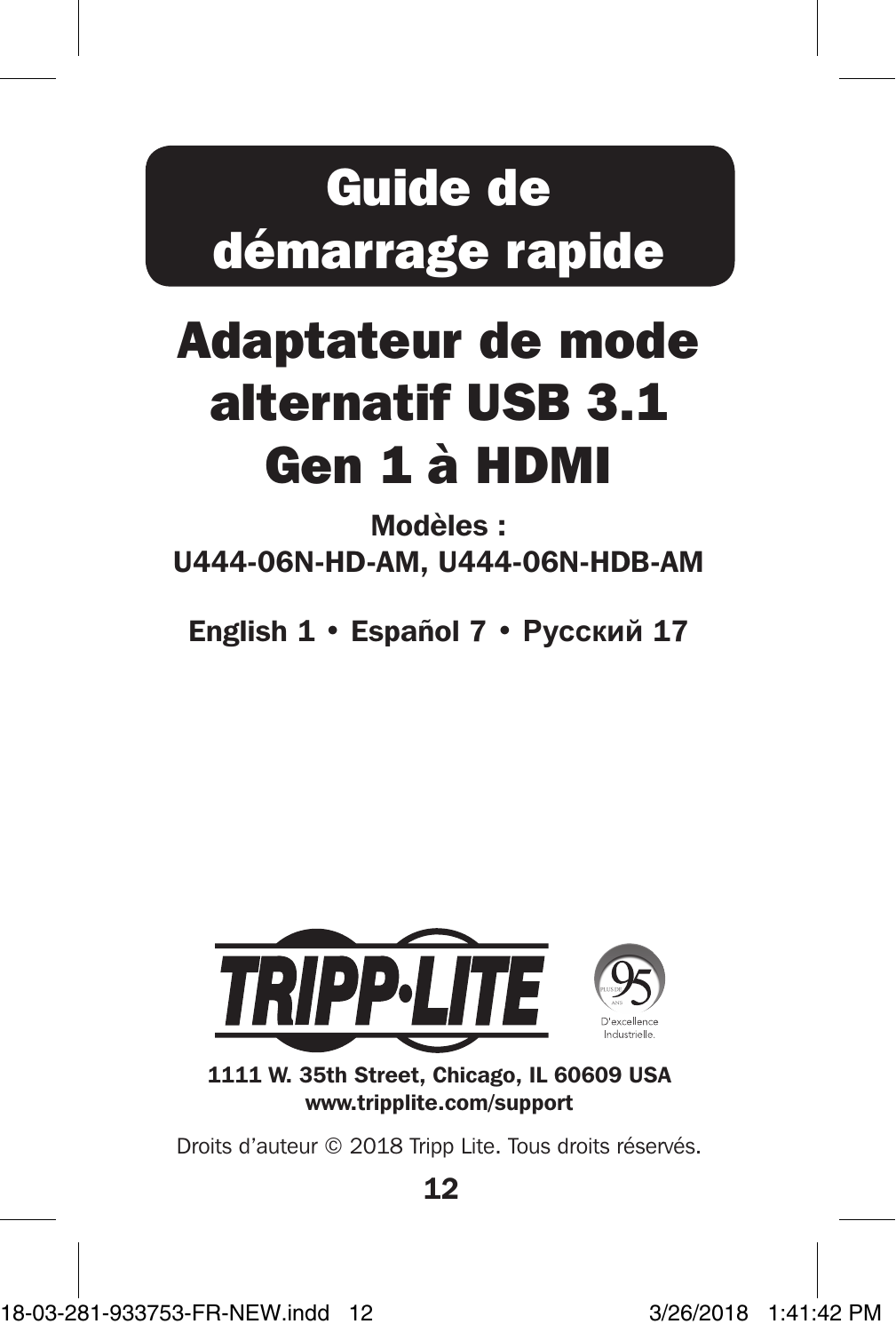## Caractéristiques du produit

- Prend en charge le mode alternatif USB DisplayPort, permettant ainsi la transmission d'un signal audio/vidéo sur un moniteur ou un projecteur HDMI via le port USB-C™ ou Thunderbolt™ sur un ordinateur, une tablette, un ordinateur portatif ou un téléphone intelligent
- Prend en charge des résolutions vidéo ultra-haute définition (UHD) 4K x 2K jusqu'à 3 840 x 2 160  $(QQ)$  30 Hz)
- Prend en charge 36 bits Deep Color (12 bits par canal)
- Prend en charge des taux de transfert par voie de 5,4 Gbps (HBR2), 2,7 Gbps (HBR) et 1,62 Gbps (RBR)
- Prend en charge des débits de transfert de données USB 3.1 Gen 1 pouvant atteindre jusqu'à 5 Gbps
- Aucune alimentation externe ou aucun lecteur requis

*USB Type-C et USB-C sont des marques de commerce d'USB Implementers Forum.*

# Contenu de l'emballage

- U444-06N-HD-AM (Blanc) ou U444-06N-HD-AM (Noir)
- Guide de démarrage rapide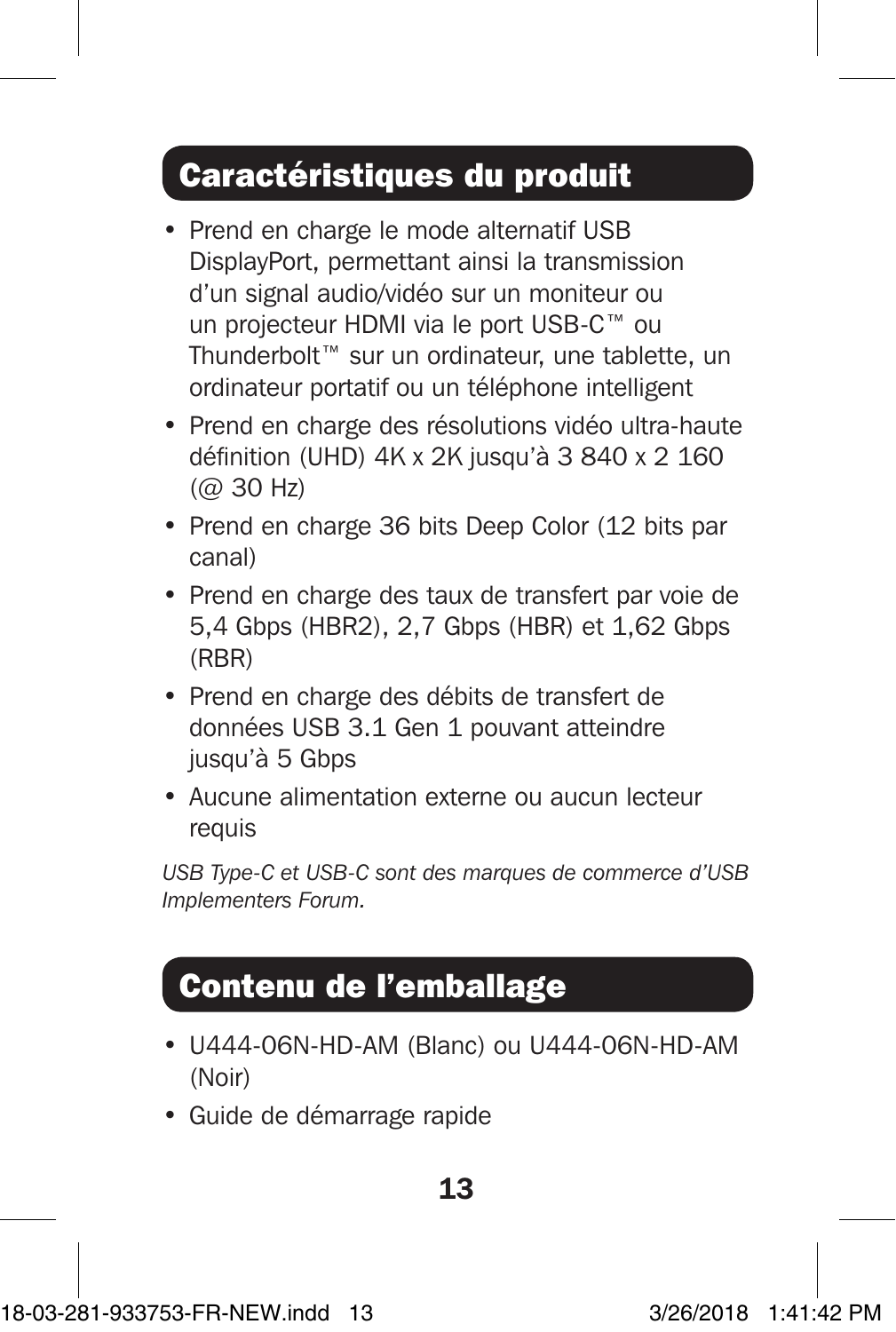# Configuration requise

- Appareil USB-C ou Thunderbolt™ 3 qui prend en charge le mode alternatif USB DisplayPort
- Moniteur compatible HDMI

## Installation

- 1. Raccorder le connecteur USB Type-C de l'adaptateur au port USB Type-C sur l'ordinateur, la tablette, l'ordinateur portatif ou le téléphone intelligent.
- 2. Raccorder le port HDMI de l'adaptateur à un moniteur en utilisant un câble HDMI (comme les câbles de la série P568 de Tripp Lite).
- 3. L'image vidéo s'affichera sur le moniteur ajouté. Utiliser les paramètres d'affichage de l'appareil pour personnaliser l'affichage de la vidéo sur le moniteur ajouté.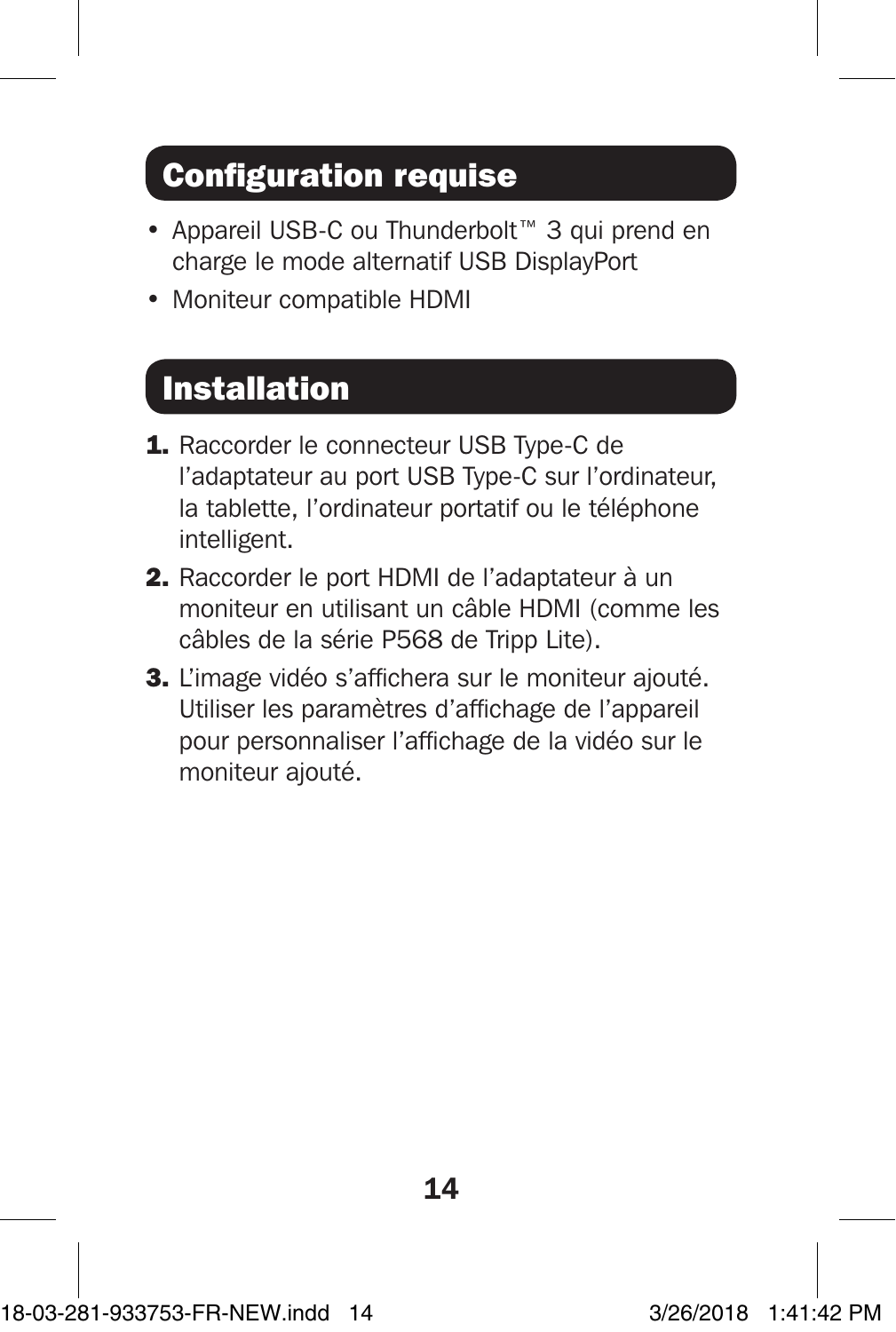# Caractéristiques techniques

| <b>Connecteurs</b>                |                       |  |
|-----------------------------------|-----------------------|--|
| <b>USB</b>                        | USB Type-C (mâle)     |  |
| Affichage                         | HDMI (femelle)        |  |
| Vidéo                             |                       |  |
| Résolutions maximales             | 3 840 x 2 160 (30 Hz) |  |
| Profondeur des couleurs           | 36 bits Deep Color    |  |
|                                   | (12 bits par canal)   |  |
| <b>Ecologique</b>                 |                       |  |
| Température de                    | 0 à 45 $^{\circ}$ C   |  |
| fonctionnement                    |                       |  |
| Humidité de                       | 10 à 85 % HR,         |  |
| fonctionnement                    | sans condensation     |  |
| Température d'entreposage         | -10 à 70 $^{\circ}$ C |  |
| Humidité d'entreposage            | 5 à 90 % HR.          |  |
|                                   | sans condensation     |  |
| Besoins en matière d'alimentation |                       |  |
| Alimentation externe              | Non                   |  |

### **Garantie**

#### Garantie limitée de 3 ans

TRIPP LITE garantit que ses produits sont exempts de vices de matériaux et de fabrication pendant une période trois (3) ans à partir de la date d'achat initiale. La responsabilité de TRIPP LITE, en vertu de la présente garantie, se limite à la réparation ou au remplacement (à sa seule discrétion) de ces produits défectueux. Pour obtenir réparation sous cette garantie, vous devez obtenir un numéro d'autorisation de retour de matériel (« RMA ») auprès de TRIPP LITE ou d'un centre de réparation autorisé par TRIPP LITE.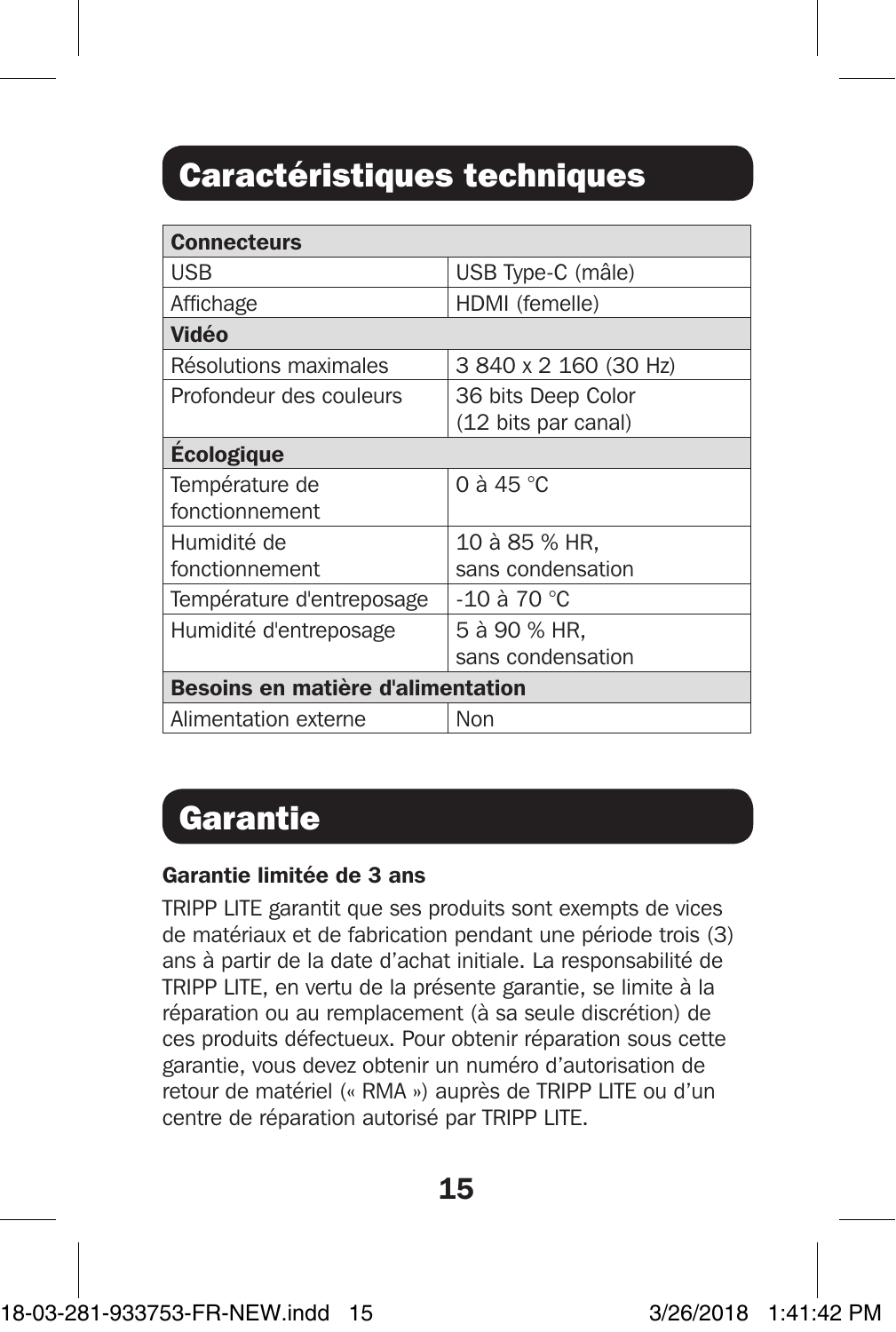### **Garantie**

Les produits doivent être retournés à TRIPP LITE ou à un centre de réparation autorisé par TRIPP LITE en port prépayé et être accompagnés d'une brève description du problème et d'un justificatif de la date et du lieu d'achat. Cette garantie ne s'applique pas au matériel ayant été endommagé suite à un accident, à une négligence ou à une application abusive, ou ayant été altéré ou modifié d'une façon quelconque. SAUF INDICATION CONTRAIRE DANS LES PRÉSENTES, TRIPP LITE N'ÉMET AUCUNE GARANTIE, EXPRESSE OU TACITE, Y COMPRIS DES GARANTIES DE QUALITÉ COMMERCIALE ET D'ADÉQUATION À UN USAGE PARTICULIER. Certains États n'autorisant pas la limitation ni l'exclusion de garanties tacites, les limitations ou exclusions susmentionnées peuvent ne pas s'appliquer à l'acheteur. À L'EXCEPTION DES DISPOSITIONS CI-DESSUS, TRIPP LITE NE POURRA EN AUCUN CAS ÊTRE TENUE RESPONSABLE DE DOMMAGES DIRECTS, INDIRECTS, SPÉCIAUX, FORTUITS OU CONSÉCUTIFS RÉSULTANT DE L'UTILISATION DE CE PRODUIT, MÊME SI AYANT ÉTÉ AVISÉE DE L'ÉVENTUALITÉ DE TELS DOMMAGES. Plus précisément, TRIPP LITE ne pourra être tenue responsable de coûts, tels que perte de bénéfices ou de recettes, perte de matériel, impossibilité d'utilisation du matériel, perte de logiciel, perte de données, frais de produits de remplacement, réclamations d'un tiers ou autres. La politique de Tripp Lite en est une d'amélioration continue. Les caractéristiques techniques sont sujettes à changement

sans préavis.



1111 W. 35th Street, Chicago, IL 60609 USA www.tripplite.com/support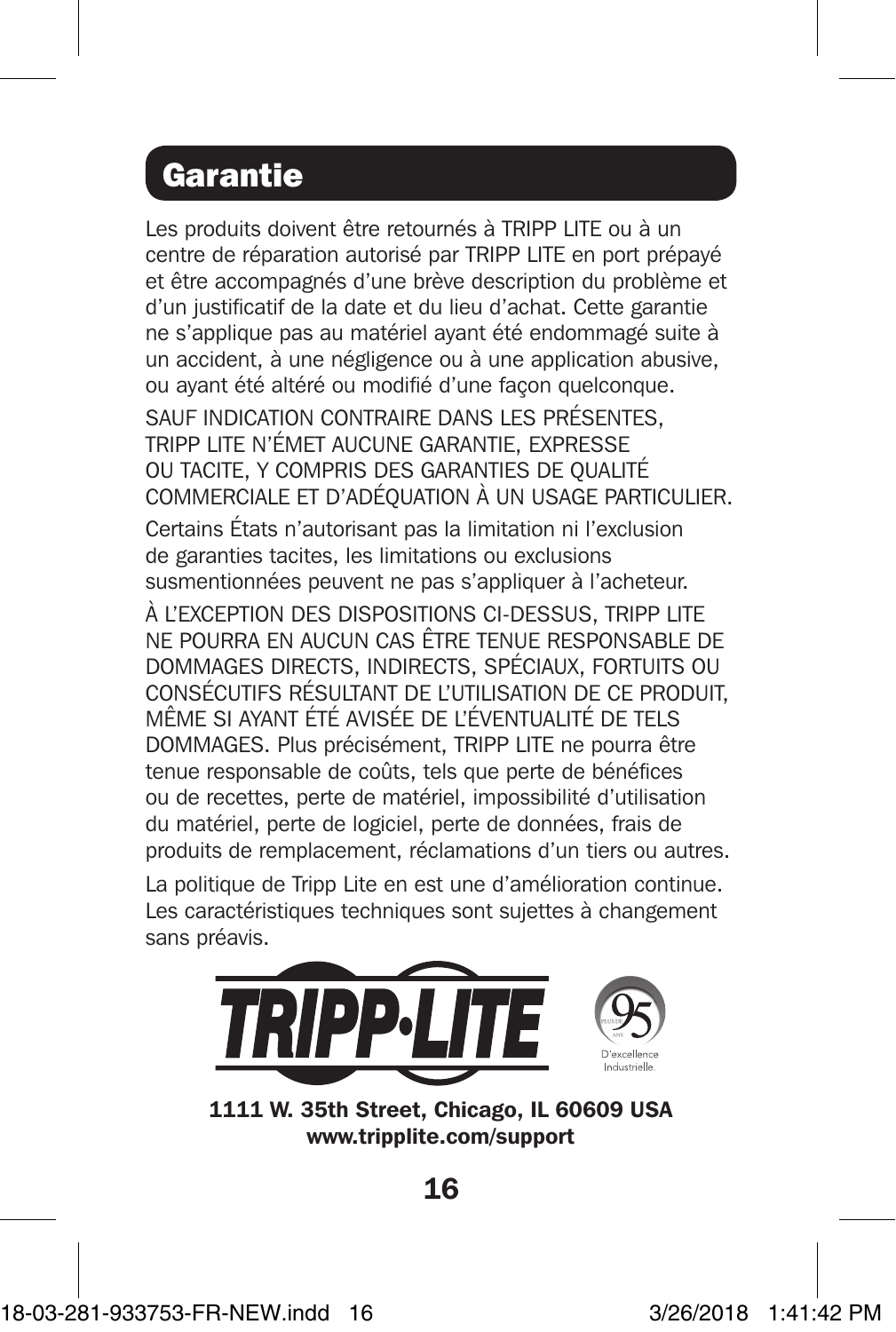Краткое руководство пользователя

# Адаптер USB 3.1 Gen 1 / HDMI Alternate Mode

**Mоделей:**  U444-06N-HD-AM, U444-06N-HDB-AM

English 1 • Español 7 • Français 12



1111 W. 35th Street, Chicago, IL 60609 USA www.tripplite.com/support

Охраняется авторским правом © 2018 Tripp Lite. Перепечатка запрещается.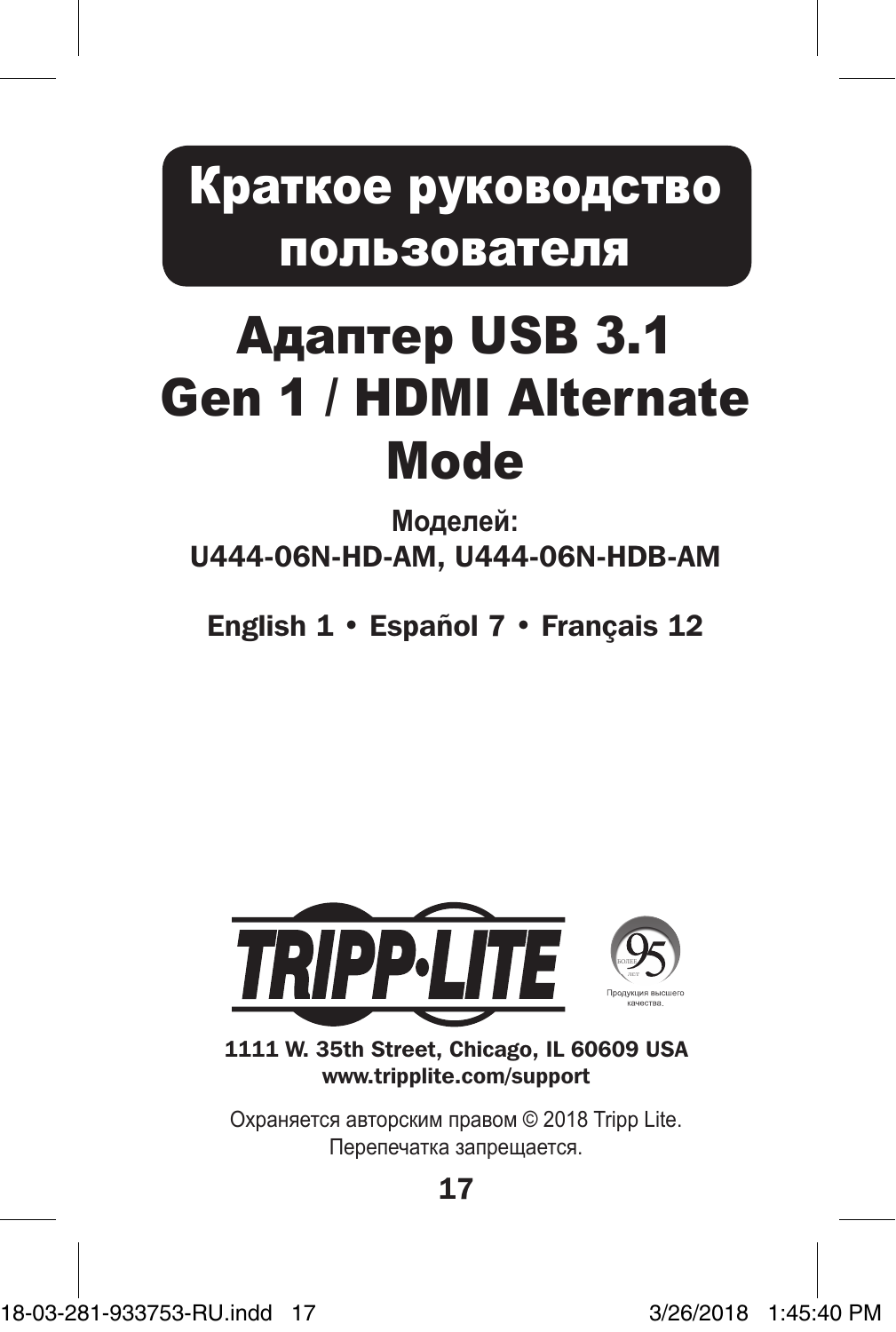## Характеристики продукта

- Поддержка режима USB DisplayPort Alternate Mode для воспроизведения аудио-/видеосигналов на HDMI-мониторе или проекторе через порт USB-C™ или Thunderbolt™ 3 настольного/ портативного компьютера, планшета или смартфона
- Поддержка видеосигнала в стандарте сверхвысокой четкости 4K x 2K UHD с разрешением до 3840 x 2160 (при 30 Гц)
- Поддержка 36-битового кодирования цвета (по 12 бит на канал)
- Поддержка скоростей передачи данных 5,4 Гбит/с (HBR2), 2,7 Гбит/с (HBR) и 1,62 Гбит/с (RBR) в каждом канале
- Поддержка скоростей передачи данных до 5 Гбит/с через интерфейс USB 3.1 Gen 1
- Отсутствие необходимости во внешнем источнике питания или драйверах

USB Type-C™ и USB-C™ являются торговыми знаками компании USB Implementers Forum.

## Содержимое упаковки

- U444-06N-HD-AM (белый) или U444-06N-HD-AM (черный)
- Краткое руководство пользователя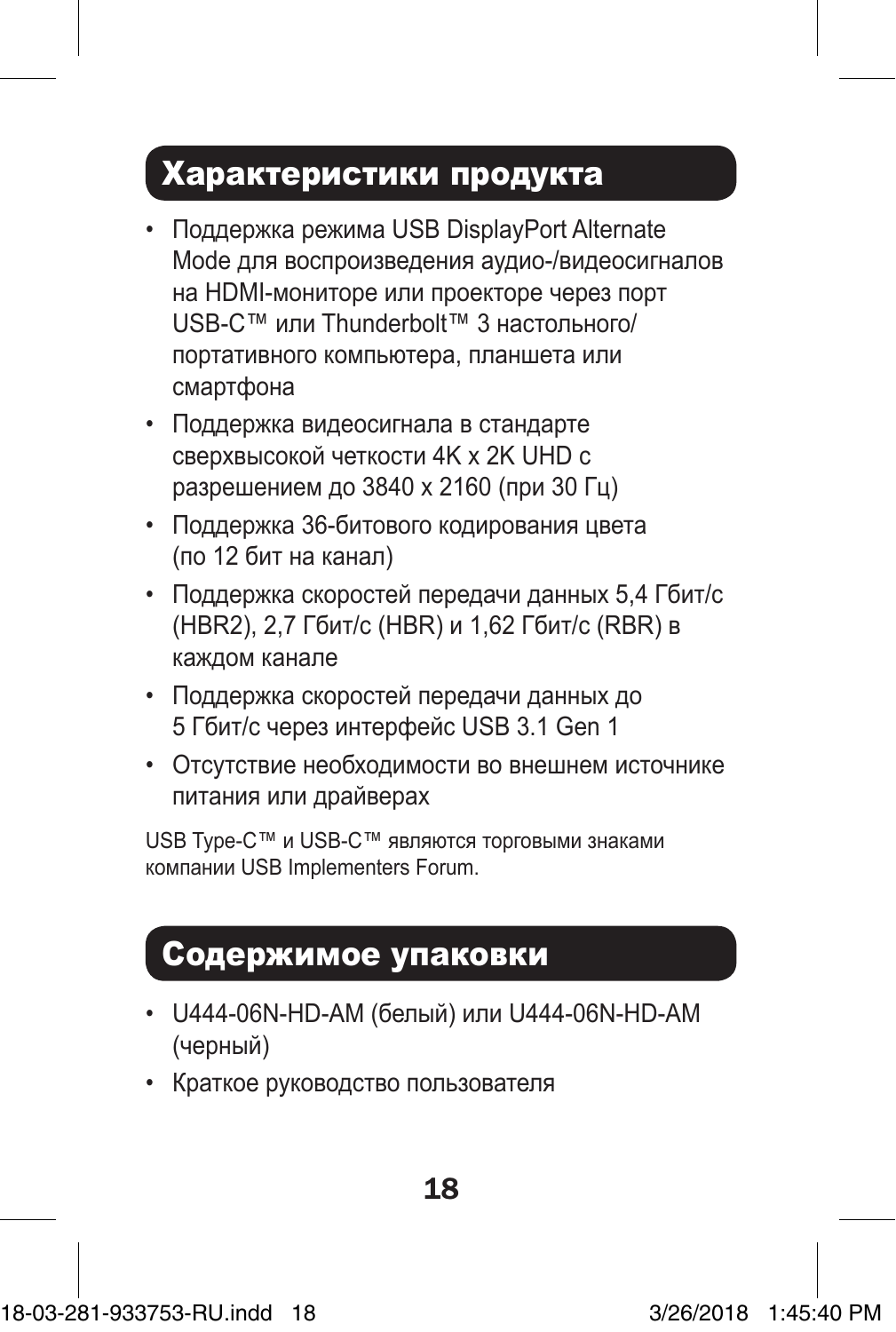### Системные требования

- Устройство с разъемом USB-С или Thunderbolt™ 3, поддерживающее режим USB DisplayPort Alternate Mode
- Монитор с поддержкой стандарта HDMI

## Установка

- 1. Вставьте разъем USB Type-C адаптера в порт USB Type-C своего настольного/портативного компьютера, планшета или смартфона.
- 2. Подключите HDMI-порт переходника к HDMI-порту монитора с помощью HDMI-кабеля (например, кабеля Tripp Lite серии P568).
- 3. На дополнительном мониторе появляется видеоизображение. Установите индивидуальные параметры отображения видеосигнала на дополнительном мониторе, используя соответствующие настройки своего устройства.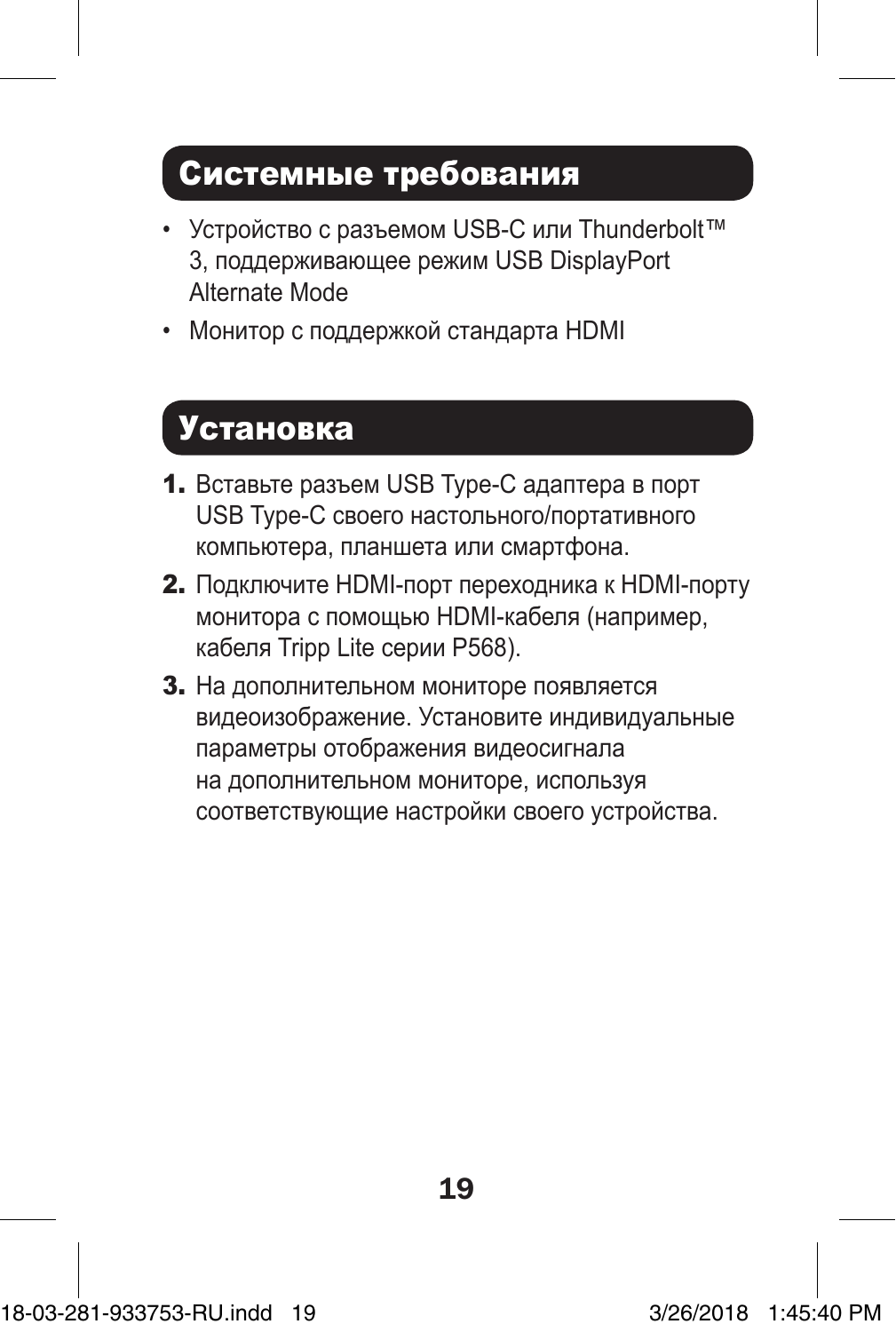# Технические характеристики

| Разъемы                       |                                                          |  |
|-------------------------------|----------------------------------------------------------|--|
| <b>USB</b>                    | USB Туре-С (штекерный)                                   |  |
| Дисплей                       | <b>НDMI</b> (гнездовой)                                  |  |
| Видео                         |                                                          |  |
| Максимальное разрешение       | 3840 x 2160 (30 Fu)                                      |  |
| Разрядность цвета             | 36-битовое кодирование<br>цвета (по 12 бит на канал)     |  |
| Условия эксплуатации          |                                                          |  |
| Диапазон рабочих              | От 0° до 45°С                                            |  |
| температур                    |                                                          |  |
| Рабочий диапазон<br>влажности | Относительная влажность от<br>10 до 85%, без образования |  |
|                               | конденсата                                               |  |
| Диапазон температур           | От -10 до 70°С                                           |  |
| хранения                      |                                                          |  |
| Диапазон влажности при        | Относительная влажность от                               |  |
| хранении                      | 5 до 90%, без образования                                |  |
|                               | конденсата                                               |  |
| Требования к электропитанию   |                                                          |  |
| Внешний источник питания      | Her                                                      |  |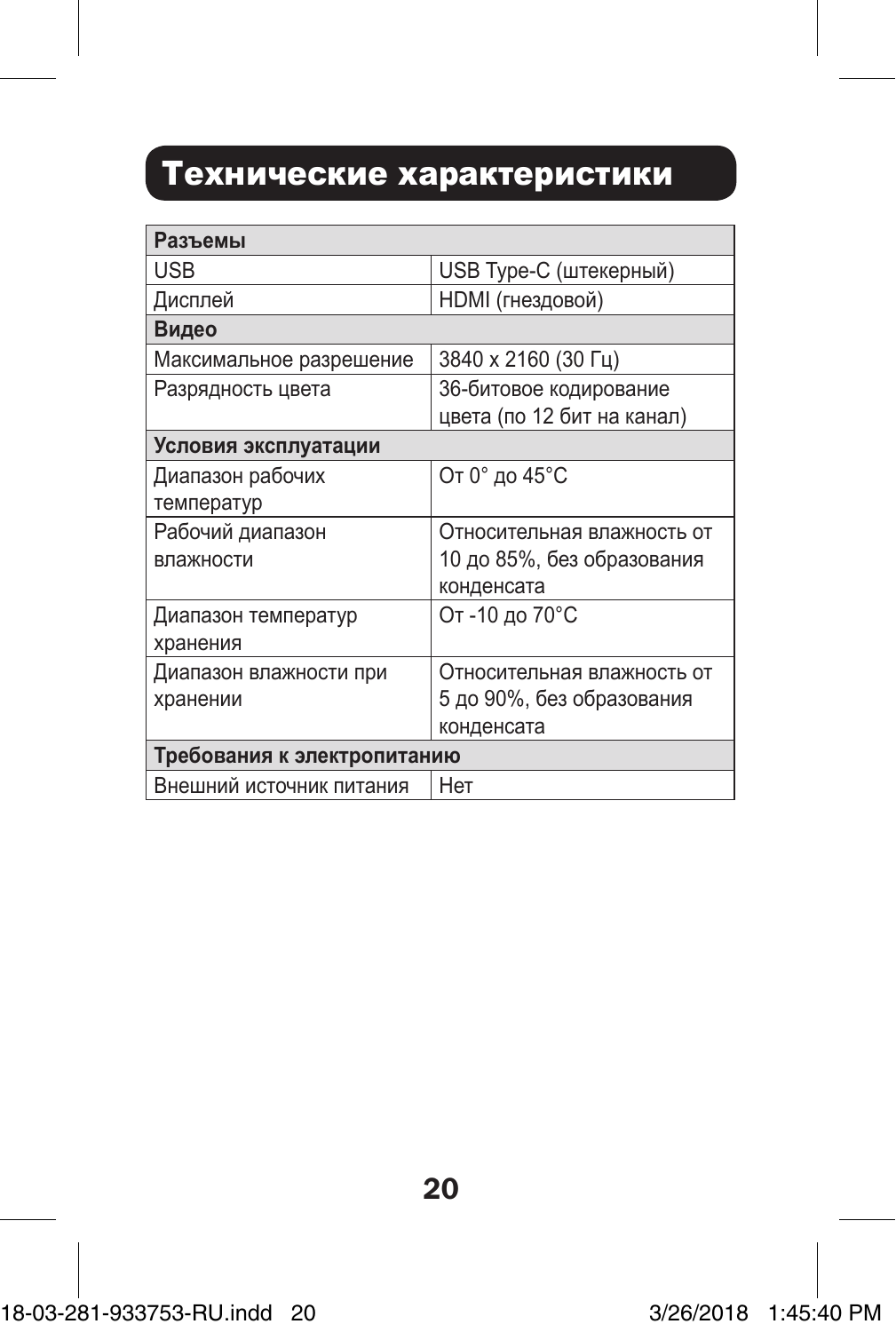# Гарантийные обязательства

#### **Ограниченная гарантия на 3 года**

Компания TRIPP LITE гарантирует отсутствие дефектов материалов и изготовления в течение три (3) года с момента первоначальной покупки. Обязательства компании TRIPP LITE по настоящей гарантии ограничиваются ремонтом или заменой (по ее единоличному усмотрению) любых таких дефектных изделий. Для получения услуг по данной гарантии необходимо получить номер Returned Material Authorization (RMA - разрешение на возврат материалов) от компании TRIPP LITE или ее авторизованного сервисного центра. Изделия должны быть возвращены в компанию TRIPP LITE или авторизованный сервисный центр TRIPP LITE с предоплатой транспортных расходов и сопровождаться кратким описанием возникшей проблемы и документом, подтверждающим дату и место его приобретения. Действие настоящей гарантии не распространяется на оборудование, поврежденное в результате аварии, небрежного обращения или неправильного использования, а также видоизмененное каким бы то ни было образом.

ЗА ИСКЛЮЧЕНИЕМ ПРЕДУСМОТРЕННЫХ ЗДЕСЬ СЛУЧАЕВ КОМПАНИЯ TRIPP LITE НЕ ПРЕДОСТАВЛЯЕТ КАКИХ-ЛИБО ЯВНЫХ ИЛИ ПОДРАЗУМЕВАЕМЫХ ГАРАНТИЙ, ВКЛЮЧАЯ ГАРАНТИИ КОММЕРЧЕСКОЙ ПРИГОДНОСТИ И ПРИГОДНОСТИ ДЛЯ КАКОЙ-ЛИБО КОНКРЕТНОЙ ЦЕЛИ.

В некоторых штатах/государствах ограничение или исключение подразумеваемых гарантий не допускается; следовательно, вышеуказанное(-ые) ограничение(-я) или исключение(-я) могут не распространяться на покупателя.